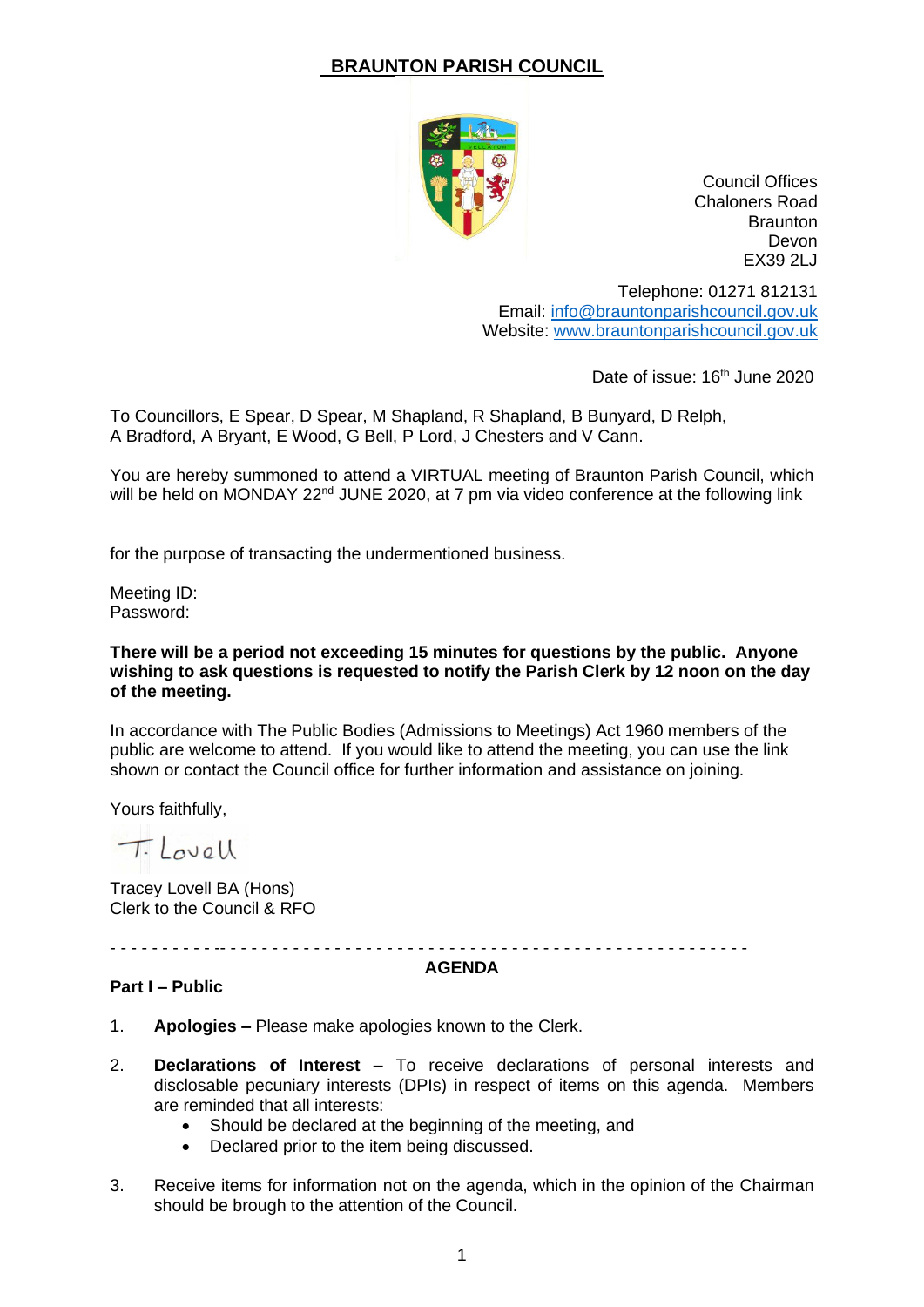- 4. **Public Participation Period –** Members of the public are permitted to make representations, ask questions and give evidence in respect of any item of business relating to the Parish Council. The period of time which is designated for public participation shall not exceed 15 minutes. Each member of the public is entitled to speak once only in respect of business and shall not speak for more than 3 minutes. A question asked by a member of the public during this period shall not require a response or debate at the meeting.
- 5. **Planning –** North Devon Council the determining Authority, has asked for comments from this Parish Council on the following applications (click on the application number to view the Application):

| (a) | 71538        | Proposal:<br>Erection of roof over slurry store.<br>Location: Fullabrook, Ilfracombe, Devon, EX34 8NJ<br><b>Applicant: Nicholas Tucker</b>                                                                                                                                                                                                                                                                                                                                                                                                                                                                                                                                                                                                                                                                                                                                                                                                                                                    |
|-----|--------------|-----------------------------------------------------------------------------------------------------------------------------------------------------------------------------------------------------------------------------------------------------------------------------------------------------------------------------------------------------------------------------------------------------------------------------------------------------------------------------------------------------------------------------------------------------------------------------------------------------------------------------------------------------------------------------------------------------------------------------------------------------------------------------------------------------------------------------------------------------------------------------------------------------------------------------------------------------------------------------------------------|
| (b) | 71567        | Erection of replacement dwelling.<br>Proposal:<br><b>Location:</b> Land to the south of St Merryn, Higher Park Road,<br>Braunton, Devon, EX33 2LG<br><b>Applicant:</b> Mr and Mrs Philip & Justine Whittle                                                                                                                                                                                                                                                                                                                                                                                                                                                                                                                                                                                                                                                                                                                                                                                    |
| (c) | 71505        | <b>Proposal:</b> Variation of condition 2 (approved plans) & 3<br>(materials) attached to planning permission 63264 to allow<br>amended design & materials (Amended Plans).<br>Location: Rhu House, Saunton, Braunton, Devon, EX33 1LG<br>Applicant: Mr & Mrs M Ijaz                                                                                                                                                                                                                                                                                                                                                                                                                                                                                                                                                                                                                                                                                                                          |
| (d) | <u>71577</u> | <b>Proposal:</b> Extension of dwelling<br>Location: St. Ives, Silver Street, Braunton, Devon, EX33 2EN<br><b>Applicant: Collette Hall</b>                                                                                                                                                                                                                                                                                                                                                                                                                                                                                                                                                                                                                                                                                                                                                                                                                                                     |
| (e) | 71622        | <b>Proposal:</b> Listed building consent for extension of dwelling<br>Location: St. Ives, Silver Street, Braunton, Devon, EX33 2EN<br><b>Applicant: Collette Hall</b>                                                                                                                                                                                                                                                                                                                                                                                                                                                                                                                                                                                                                                                                                                                                                                                                                         |
| (f) | 60823        | <b>Proposal:</b> Hybrid planning application: (A) full application for the<br>access, scale & layout of site including raising of the ground levels,<br>site access works & highway infrastructure to site, together with<br>purpose built bat building. (B) outline application for 250 dwellings<br>(Use Class C3). Space of up to 3000sqm employment (Use Class<br>B1). Space of up to 250sqm (A1) gross floorspace; space of up to<br>2000sqm (A3). Gross floorspace; space of up to 250sqm (D1). Gross<br>floorspace; space of up to 250sqm (D2). (C ) all the associated<br>infrastructure including removal of any contamination, roads,<br>footpaths, cycleway, drainage (including attenuation works), flood<br>defence works, landscaping & appearance, public open space,<br>utilities & vehicle parking & including demolition of buildings<br>(amended scheme & supporting documents)<br><b>Location: the Former Yelland Power Station</b><br><b>Applicant: Yelland Quay Ltd</b> |

## **Appeal**

- (g) **APP/X1118/C/ 20/3248592 Alleged Breach:** Unauthorised material change of use – residential use of a caravan. **Location:** Burland House, Halsinger, Braunton, EX33 2NL **Applicant:** Mr Richard John Lambert Congdon
- **6. North Devon Council – Planning Decisions**
	- 71386 **Proposal:** Maycroft, Chaloners Road, Braunton, EX33 2ES